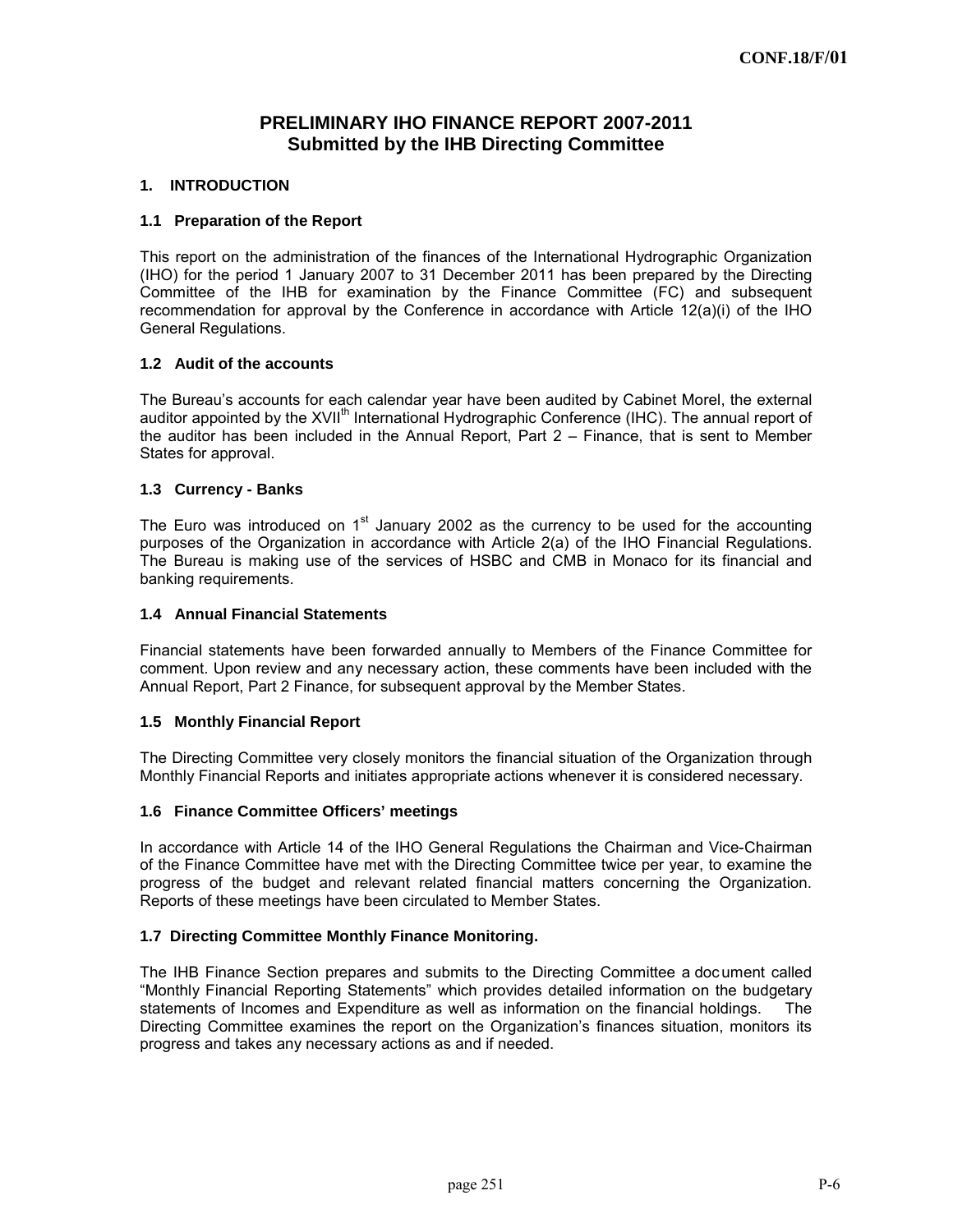## **2. INCOME 2007-2011 – TABLE 1**

## **2.1 Contributions**

#### 2.1.1 Number of shares

The five-year budget estimates (2007-2012) were prepared for the  $XVII<sup>th</sup>$  IHC based on a number of shares calculated at the time from the tonnage reported by Member States in accordance with Articles 4, 5 and 6(a) and 6(b) of the IHO Financial Regulations. During the five-year period there were small changes in the number of shares due to changes in the tonnage figures reported by Member States in accordance with Article 6(d) of the IHO Financial Regulations.

The 652 shares calculated in 2007 progressed to 683 in 2008, 684 in 2009, 682 in 2010 and 683 in 2011. Qatar became a new Member State of the Organization in May 2007 with five shares, Ireland became a new Member State of the Organization in June 2007 with three shares, while Suriname re-joined the Organization in 2008 with two shares.

#### 2.1.2 Value of a share

There was no i ncrease in the share value for the period 2007-2011. The share value has remained unchanged at 3,984.48 Euros as was fixed in 2005.

#### 2.1.3 Suspension of rights and benefits

In 1983 the Dominican Republic and the Democratic Republic of Congo (ex Zaïre) had their rights suspended for failing to pay their contributions in accordance with Article XV of the Convention on the IHO.

## 2.1.4 Payments of contributions

Payments of contributions have generally been good throughout the period. The status of contribution payments has been provided in each Annual Report, Part 2 – Finance. As a general observation it has to be noted that, for the period 2007-2011, 60% of the contributions were paid by 50% of Member States by the end of April each year, while the final amount received at the end of the years has varied between 87% (in 2010) and 95% (in 2009) with an average over the five year period of 91.35%.

## **2.2 Sales of Publications**

Income from the sales of publications for the period 2007-2011 was 7,141 Euros which is lower than the estimated 28,500 Euros. This is due to the decision taken in 2009 to place most IHO publications on the IHO web site and make them downloadable free of charge.

#### **2.3 Interest on bank accounts**

The total interest earned for the period 2007-2011 was 340,876 Euros or nearly double that projected by the XVII<sup>th</sup> IHC (185,000 Euros). 85% of the interest earned (290,000 Euros) was received during the period 2007-2009. From 2009 there has been a sharp decline in interest rates due to the global financial crisis.

## **2.4 GEBCO Grant**

The Government of the Principality of Monaco generously continued its annual contributions towards GEBCO expenses amounting to 39,500 Euros during the past five-years. Since 2006 this annual grant has been allocated to the GEBCO Fund established after the GEBCO Centenary celebrations that took place in Monaco in 2003 in the presence of H.S.H Prince ALBERT II.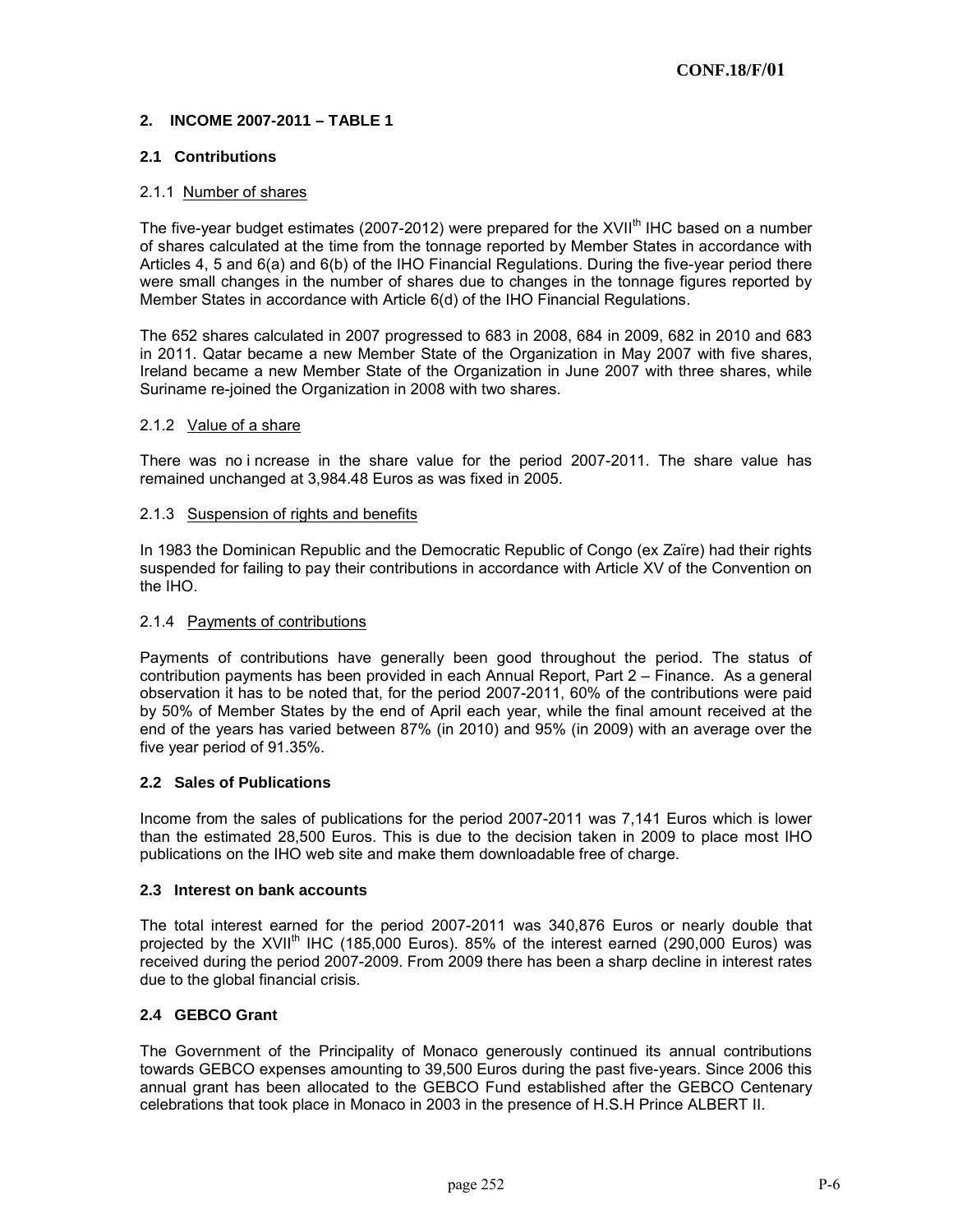## **2.5 Internal Tax**

The Directors and Staff of the Bureau continue to pay a monthly Internal Tax, which is 10% of their gross salary.

#### **2.6 Extraordinary income**

Extraordinary income of 44,727 Euros resulted from interest paid on overdue contributions as required by Article 13-c of the IHO Financial Regulations.

#### **2.7 Summary of income**

The total estimated income for the period 2007-2011 was 14,443,626 Euros compared to the actual total income received during the period of 14,693,891 Euros. The small increase was mainly due to the increased number of shares described earlier.

#### **3. EXPENDITURE 2007-2011, TABLE 2 EXPLANATORY NOTES**

#### **3.1 Chapter I – Personnel costs**

#### 3.1.1 Directors' and staff salaries

The Directors' and staff salaries increased in accordance with the cost of living fluctuations, as announced by the Government of Monaco, and represented by the value of the index point, which went from 7.00471 Euros in January 2007 to 7.57737 Euros in December 2011. This is an overall increase of approximately 8.2 % over the five-year period, or an average 1.64% per year. Salary promotions of the staff have been strictly in accordance with the salary tables and the Staff Regulations.

The number of staff has remained unchanged throughout the period - being19 persons including the Directors. One Category B staff member died in July 2010, one Category B staff member retired in February 2010 and one Category A staff member retired in May 2011. These posts have all been filled by replacement personnel and announced to Member States by Circular Letter.

#### 3.1.2 Annual bonus

An annual bonus of one-month's salary has continued to be paid to Category B and C staff. The bonus ceased for Directors, Category A staff and Translators from 1 July 2004 when their salaries were aligned with the UN salary system. The bonus is not taken into account for pension purposes.

#### 3.1.3 Payments to the Retirement Fund

The retirement schemes of Directors and staff are as follows:

- Staff recruited before 31 August 1987 come under the IHO Internal Retirement Fund (IRF). For these employees the Organization and the Staff pay a contribution of 15% and 7.5% of the basic salary, respectively. Two contributing Category B staff members remain under this scheme;
- The Directors and staff recruited after 31 August 1987 have Personalized Pension Plans (PPP), to which the Organization and the staff contribute 15% and a minimum of 5% respectively.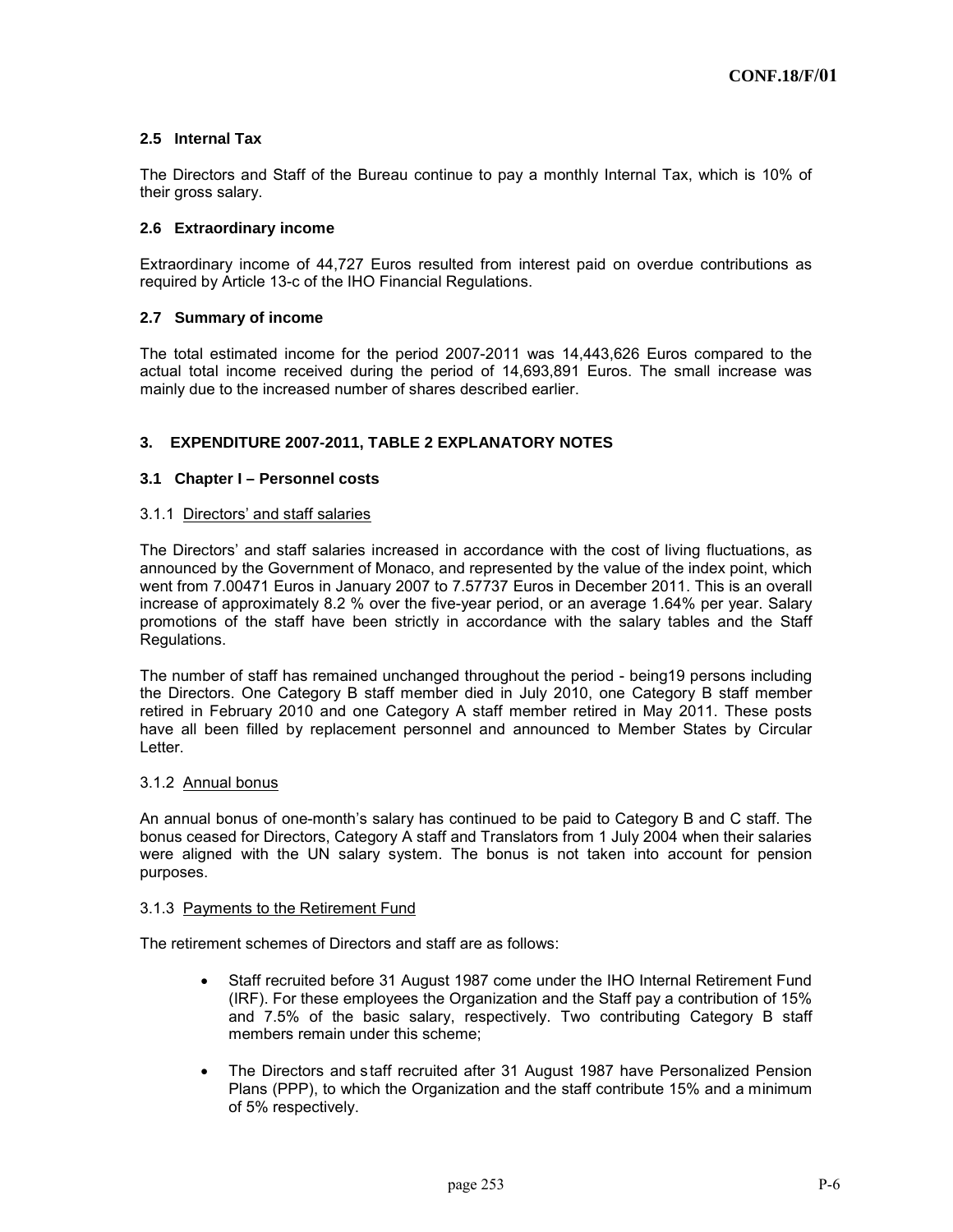In addition, the Bureau continues to pay contributions for all staff, except Directors, to the *Association Monégasque des Retraites par Répartition* (AMRR). The AMRR is a M onegasque complementary retirement scheme.

#### 3.1.4 Accident Insurance for IHB Personnel

The Bureau has continued to maintain a compulsory insurance policy covering the risk of work accidents.

#### 3.1.5 Family allowance

Family allowances were paid, in accordance with the rates provided by the CCSS (*Caisse de Compensation et des Services Sociaux*) of Monaco, to those employees entitled to receive them.

#### 3.1.6 Education grant

A total of 64,000 Euros was paid to one Director and one Category A staff as Educations grants, based on the United Nations' system, as adopted by the XIV IHC and described in the IHO Staff Regulations.

#### 3.1.7 Medical expenses

The reimbursement of medical costs incurred by Directors and staff members (both current and certain retired staff members) is an item which is costly, varied and unpredictable by nature. The Bureau subscribes to an insurance policy to mitigate against major medical claims and t he recovery of payments against this policy has been indicated separately. From the Personnel costs in Table 2, it can been seen that the medical costs in 2009 and 2010 have increased by about 50% to 60% compared to previous years, and by 100% in 2011, due to the hospitalization and the extended treatments of three staff members. At the same time the recovery of medical expenses from the insurance policy has increased by about 70% in 2009 and 300% in 2010 compared to previous years. This insurance policy includes the obligation to have an extra policy covering disability and death.

#### 3.1.8 Home leave

Directors and Category A staff recruited on an international basis and their dependents are eligible for "Home Leave" every two years in accordance with the decision of the XIII<sup>th</sup> IHC. Home leave has been granted in accordance with paragraph VI.4 of the IHO Staff Regulations.

#### 3.1.9 Training

Staff Training was concentrated on language tuition in English/French and S panish, the use of accounting software and of graphics applications. The training was in support of upgrading the skills and experience of the Staff Members involved.

#### 3.1.10 Summary of personnel expenses.

Total expenditure in this chapter was 10,026,591 Euros compared to an approved expenditure of 10,438,943 Euros.

The expenditure of this chapter represents 81.76% of the total operating costs and should be considered as "inelastic" expenses that slowly increase year after year due to increases in the cost of living and the provision of services.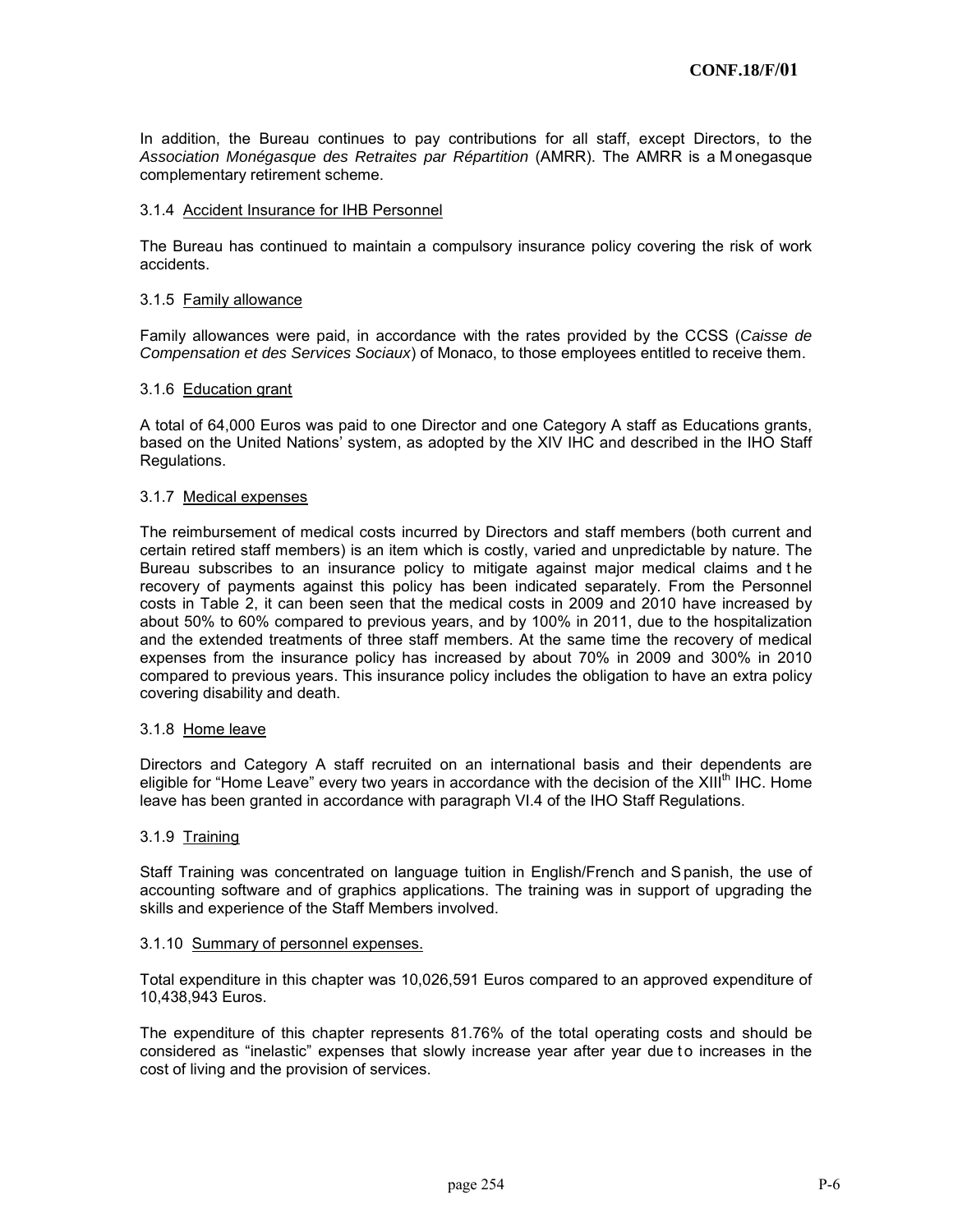## **3.2 Chapter II – Current operating costs**

#### 3.2.1 Maintenance

The cost of maintenance contracts for the premises and I T equipment remained stable throughout the five–year period.

#### 3.2.2 Office stationery

Expenditure to cover requirements under this item remained stable and within expectations

#### 3.3.3 Post, telephone and telefax

Expenditure for all the communication costs of the Bureau has remained steady throughout the five-year period. This can mainly be attributed to the increased use of the IHO web site by Member States to download various documents and t he use of e-mails and ot her electronic means by the Bureau to send Circular Letters and other documents.

#### 3.3.4 Consultancy expenses

During the five-year period approximately 54,000 Euros were paid for consultancy and support under contract. This amount represents 22% of the amount approved by Member States. This underspend can mostly be attributed to the limited resources at the IHB at the time or in IHO bodies to specifiy, supervise and verify work to be done under contract, and sometimes the difficulty in specifying the requirements in contractual and deliverable terms.

#### 3.3.5 Public Relations

The funds available were used to cover expenses related to receptions, invitations, requirements to support visiting officials of Member States and other Organizations to the Bureau and for celebrating World Hydrography Day.

#### 3.3.6 Travel (Technical Assistance and long distance travel)

Maintaining expenditure on travel within the budget allocation was achieved for each year during the five-year period. This is an item in the budget where in the past the Bureau has spent more than allocated. The total spending during the five-year period 2007-2011 of 1,137,561 Euros was less (85%) than the amount of 1,336,000 approved by Member States.

#### 3.3.7 Publications

This item covers the cost of producing specific publications. Although part of the work is carried out internally there are specific requirements (such as posters) that need to be produced externally.

By mutual agreement an arrangement between a private company and the IHO for the publication of the International Hydrographic Review (IHR) came to an end in January 2009. With the approval of Member States the Bureau has undertaken to publish the IHR mainly in digital form. A fee is paid to a new editor who was selected from candidates proposed by Member States.

#### **3.3 Chapter III – Capital Expenditure**

A total of 164,436 Euros was expended in the period for the purchase of office equipment, furniture and publications representing 46% of the amount of 354 K€ approved by Member States.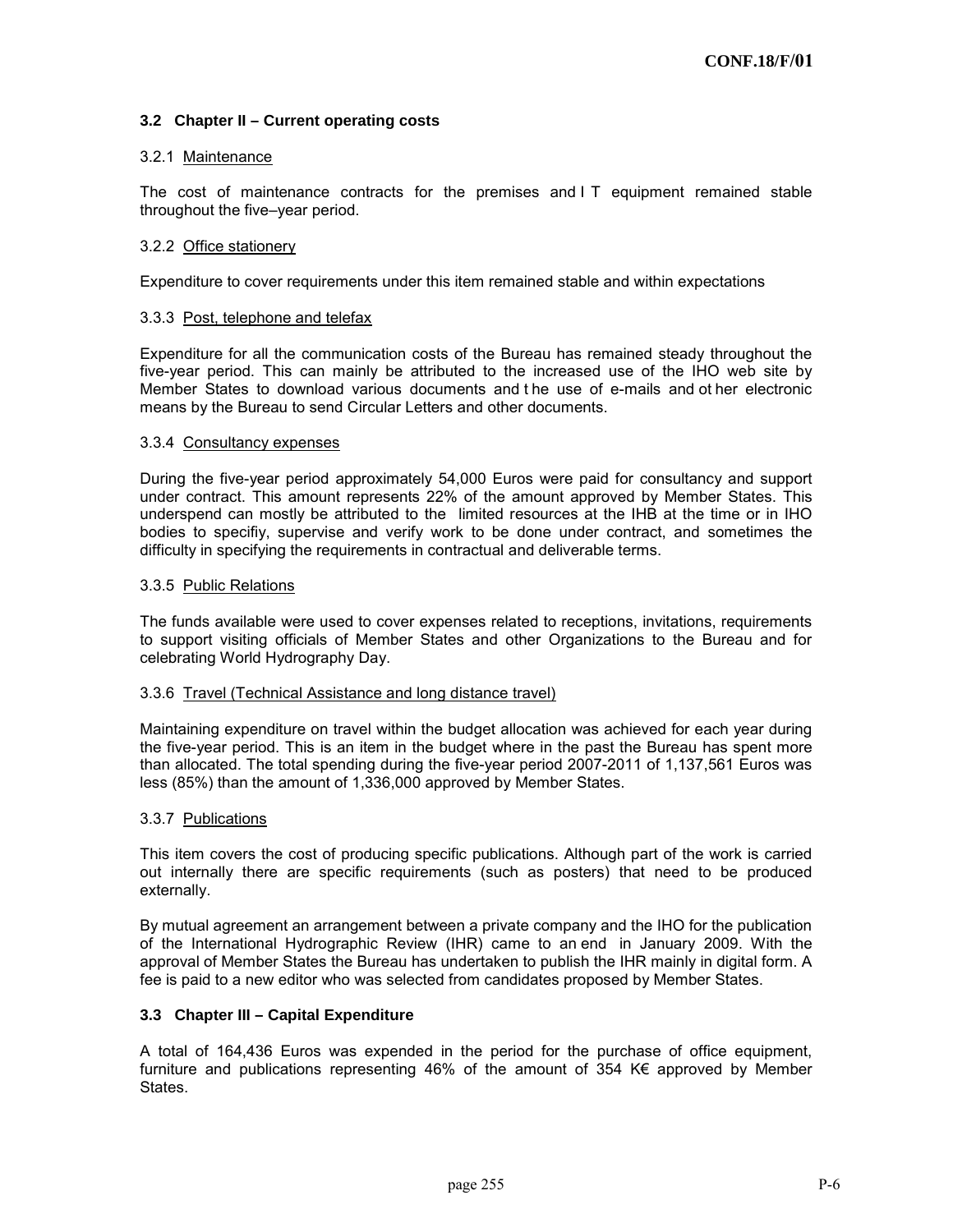## **3.4 Total operating cost**

The total operating cost during the five-year period was 12,262,307 Euros. This was 10% less than the approved budget of 13,484,490 Euros.

## **3.5 Chapter – Funds**

#### 3.5.1 GEBCO Fund

The GEBCO Fund was established in 2008 in order to cover various needs and requirements related with GEBCO activities. The allocation of funds comes mainly from the volunteer contribution of the Government of Monaco.

#### 3.5.2 Printing Fund

The five-year budget made provision for a total of 6,100 Euros to be added to the printing fund. The fund is used to purchase new photocopiers, printers and other printing material as needed. At the end of 2011 a total of 73,792 Euros is available in the printing fund.

#### 3.5.3 Renovation Fund

The five-year budget made provision for a total of 18,500 Euros to be added to the renovation fund and 76,500 Euros were transferred from the budget surplus. This fund is used as required to support various works in the premises of the Bureau. At the end of the five-year period the amount of 92,466 Euros is available.

## 3.5.4 I. H. Conference Fund

At the end of 2007 the I.H. Conference fund had a balance of 131,000 Euros with the five-year budget allocating the addition of 265,000 Euros over the period together with 250,000 Euros transferred from the budget surplus, to support the 2009 EIHC and the 2012 IHC. For the 2007 IHC and the 2009 EIHC a total of 267,500 Euros was spent in planning and execution. At the end of 2011 448,000 Euros are available in the I.H. Conference Fund for the planning and execution of the XVIII<sup>th</sup> IHC and subsequent Conferences or Assemblies.

#### 3.5.5 Relocation Expenses of Directors and PAs Fund

The five-year budget made provision for a total of 113,500 Euros to be added to the relocation expenses (joining and repatriation) of Directors and PAs with an additional 281,000 Euros being transferred from the budget surplus. This fund covers all the obligations for the relocation expenses of the Directors and PAs (furniture, tickets, et cetera) and their dependents when they join or leave the Bureau. A total of 76,000 Euros was expended during the period and at the end of 2011 405,000 Euros are available in the fund.

#### 3.5.6 Capacity Building Fund

This Fund was established at the end of 2004 to cover the Capacity Building Program requirements of the Organization. During the five-year period the Fund has received 324,000 Euros from the budget, 148,000 Euros from the budget surplus and 529,227 Euros donated by the Republic of Korea. During the period 2007-2011 840,723 Euros were spent to cover the various activities of the Capacity Building of the Organization. At the end of 2011, 398,658 Euros was available in the Capacity Building Fund.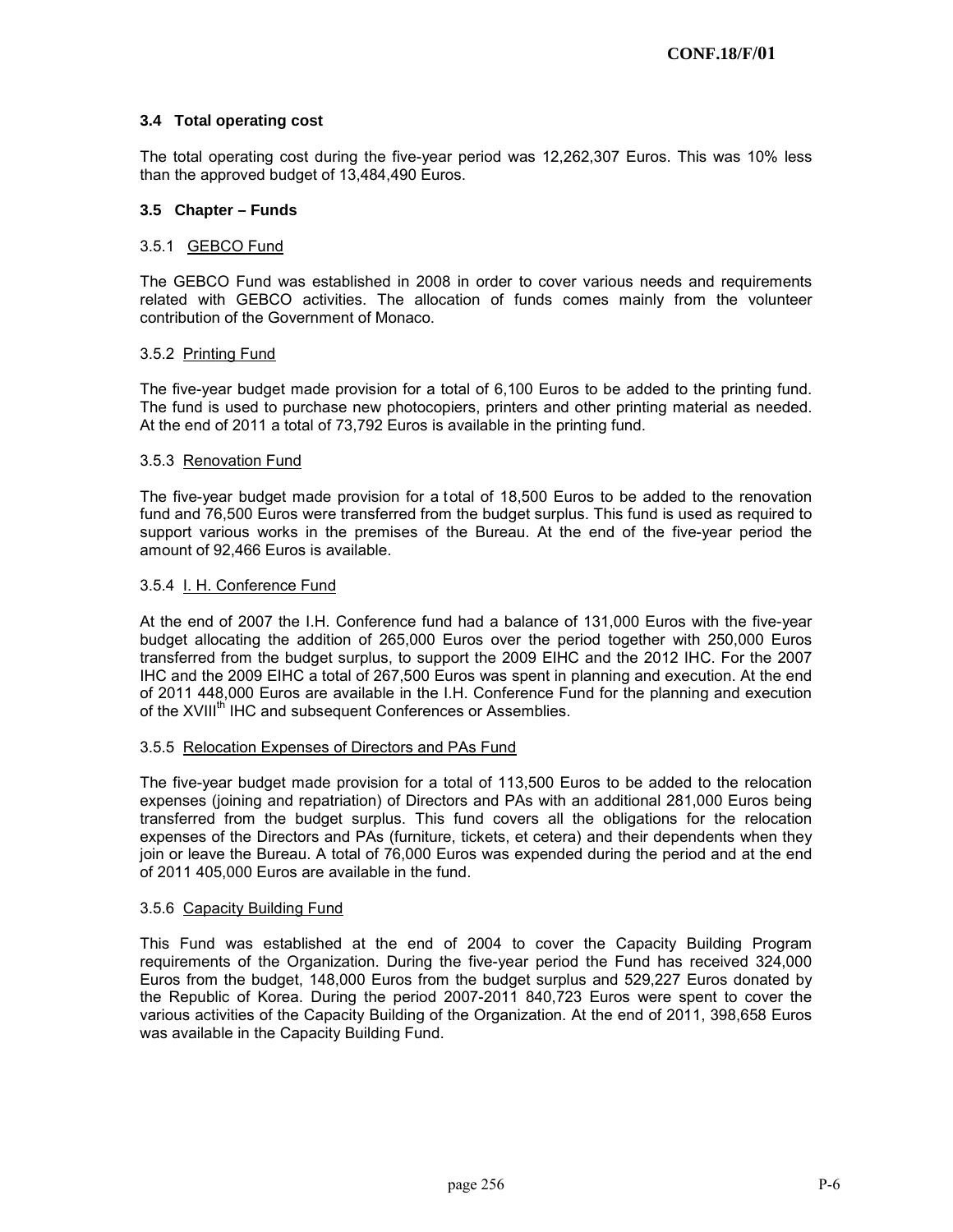## **3.6 Operating Cash Reserve**

The operating cash reserve has been established to ensure the financial stability of the Organization and to avoid any cash liquidity difficulties. The amount that the IHB shall have at its disposal, on  $31<sup>st</sup>$  December of each year, shall not be less than three-twelfths of the total annual operating budget of the Organization in accordance with Article 17 of the IHO Financial Regulations. At the end of 2011 the IHB had more than the required minimal operating cash reserve of 700,457 Euros.

## **3.7 Emergency Reserve Fund**

In accordance with Article 18 of the IHO Financial Regulations, the emergency reserve fund, the amount of which shall be not less than one-twelfth of the total annual operating budget of the Organization, is exclusively designed to enable the Organization to meet extraordinary expenditures. At the end of 2011 the emergency reserve fund was valued at 259,748 Euros and this amount is held in reserve by the IHB.

#### **3.8 IHO Internal Retirement Fund (IRF)**

Since 1<sup>st</sup> January 2005 the Bureau has been paying the pensions of the retired staff from the IRF. There are eight pensioners and two staff members under the IRF. The amount of the IRF on 31<sup>st</sup> December 2011 was 3,015,246 Euros. An amount of 110,000 Euros were transferred during the five-year period from the budget surplus to support the IRF.

## **3.9 Summary of expenditure**

The total expenditure, including the total operating cost and the actual expenditure in the operational funds, was 12,916,279 Euros over the five-year period which is less (8.7%) than the total approved budget of 14,143,390 Euros for the period. During the period, there were limited transfers of credit between Chapters of the budget as provided in Article 10 of the IHO Financial Regulations. Transfers of more than the allowed 10% transfer between chapters were not required.

## **4. CONCLUSIONS**

Throughout the five-year budget period, total income has exceeded total expenditures in all years. The Bureau has striven to constrain costs and has enabled funds remaining in each year to be variously applied to maintain the Funds of the Organization, to increase the operating cash reserve and to increase the IRF. There was no requirement for an increase in the share value during the five-year period. Overall the Organization is in a satisfactory financial position.

The details of income, expenditures, net effect on capital, liabilities and the IRF are presented in the attached tables.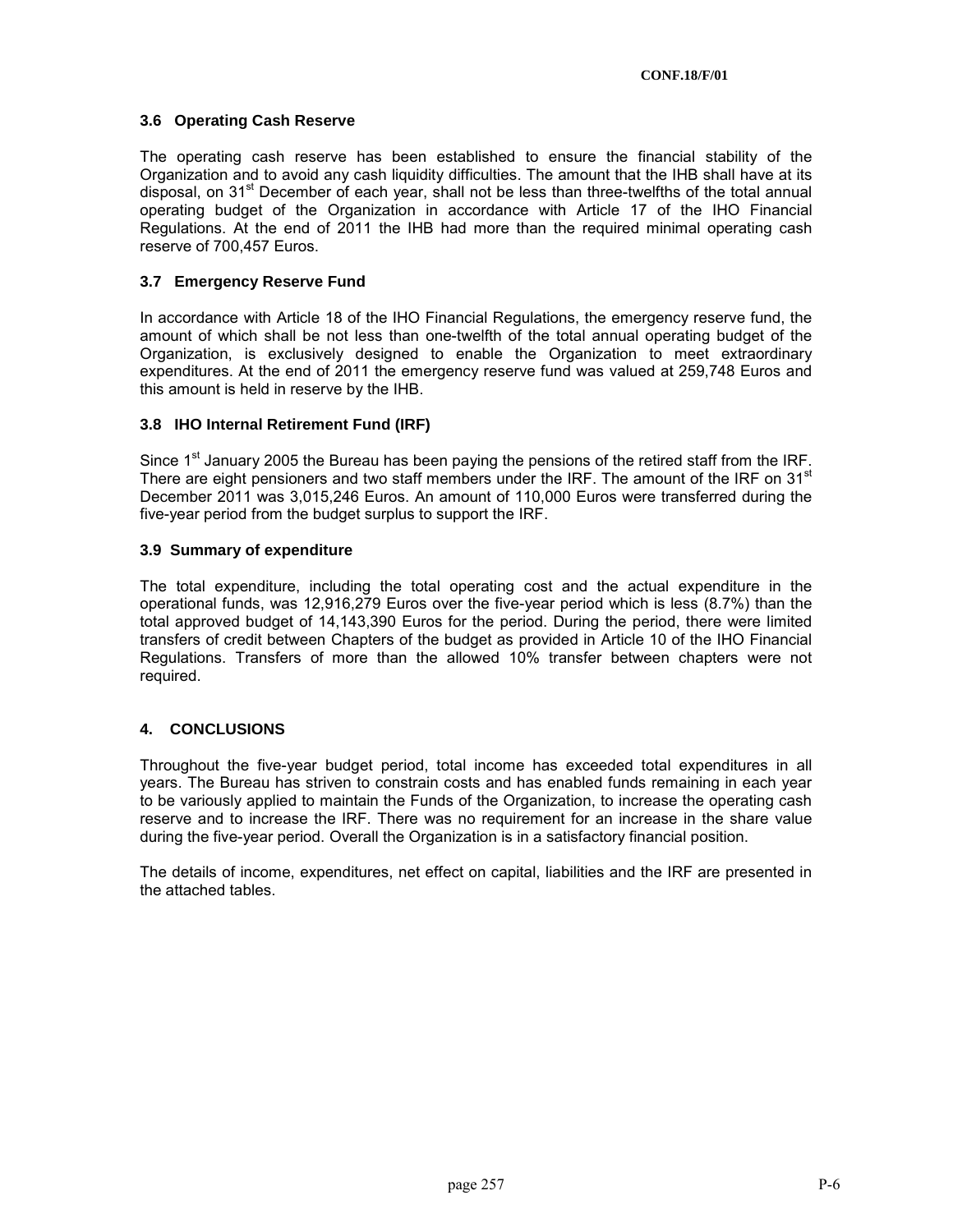## **FIVE YEAR REPORT 2007-2011**

## **TABLE 1**

## **INCOME 2007- 2011 (Euros)**

|                                                | 2007          | 2008          | 2009          | 2010          | 2011 unaudited |
|------------------------------------------------|---------------|---------------|---------------|---------------|----------------|
| Number of shares of contribution               | 635,0         | 681,0         | 684,0         | 682,0         | 683,0          |
| New Member States                              | 20,0          | 2,0           |               |               |                |
| Variation of tonnages                          | 26.0          |               | 1.0           | $-2,0$        | 1,0            |
| Yearly Unit value of the share of contribution | 3 9 8 4 4 8   | 3 984,48      | 3 984,48      | 3 9 8 4 4 8   | 3 9 8 4 4 8    |
| <b>CONTRIBUTION FOR THE YEAR</b>               |               |               |               |               |                |
| (a) Received                                   | 2 3 4 9 3 7 6 | 2 546 043     | 2 592 484     | 2 371 966     | 2 429 948      |
| (b) Remaining due at end of year               | 260 459       | 175 356       | 132 900       | 345 449       | 291 451        |
|                                                | 2 609 835     | 2 721 399     | 2 725 384     | 2 7 1 7 4 1 5 | 2 721 400      |
| <b>SALES OF PUBLICATIONS</b>                   | 4 2 2 8       | 2096          | 408           | 324           | 40             |
| <b>INTEREST ON MONIES IN BANKS</b>             | 116 725       | 132 905       | 40 5 8 7      | 15 4 5 4      | 28 7 24        |
| GEBCO Grant from Monegasque Government         | $\Omega$      | $\theta$      | $\theta$      | $\theta$      | $\theta$       |
| <b>INTERNAL TAX</b>                            | 150 442       | 151 798       | 157 105       | 155 677       | 160 961        |
| <b>TOTAL INCLUDING CONTRIBUTIONS DUE</b>       | 2 881 230     | 3 008 198     | 2 9 2 3 4 8 4 | 2888870       | 2 9 1 1 1 2 4  |
| Annual budget presented                        | 2 740 600     | 2 9 2 9 0 5 1 | 2 944 950     | 2 909 565     | 2 9 1 9 4 6 0  |
| EXTRAORDINARY INCOME                           |               |               |               |               |                |
| Interest on overdue contributions              | 18412         | 12 5 61       | 2 1 1 9       | 10 330        | 1 3 0 5        |
| Administration fees from Japan CBC             |               | 7928          | 6895          | 7607          | 3 9 8 0        |
| Adjustment of rates AMRR for Cat. A            |               | 2 3 5 5       |               |               |                |
| Royalties                                      | 466           | 290           | 189           | 21            | 45             |
|                                                | 2 900 108     | 3 0 3 1 3 3 2 | 2932687       | 2 906 828     | 2 916 455      |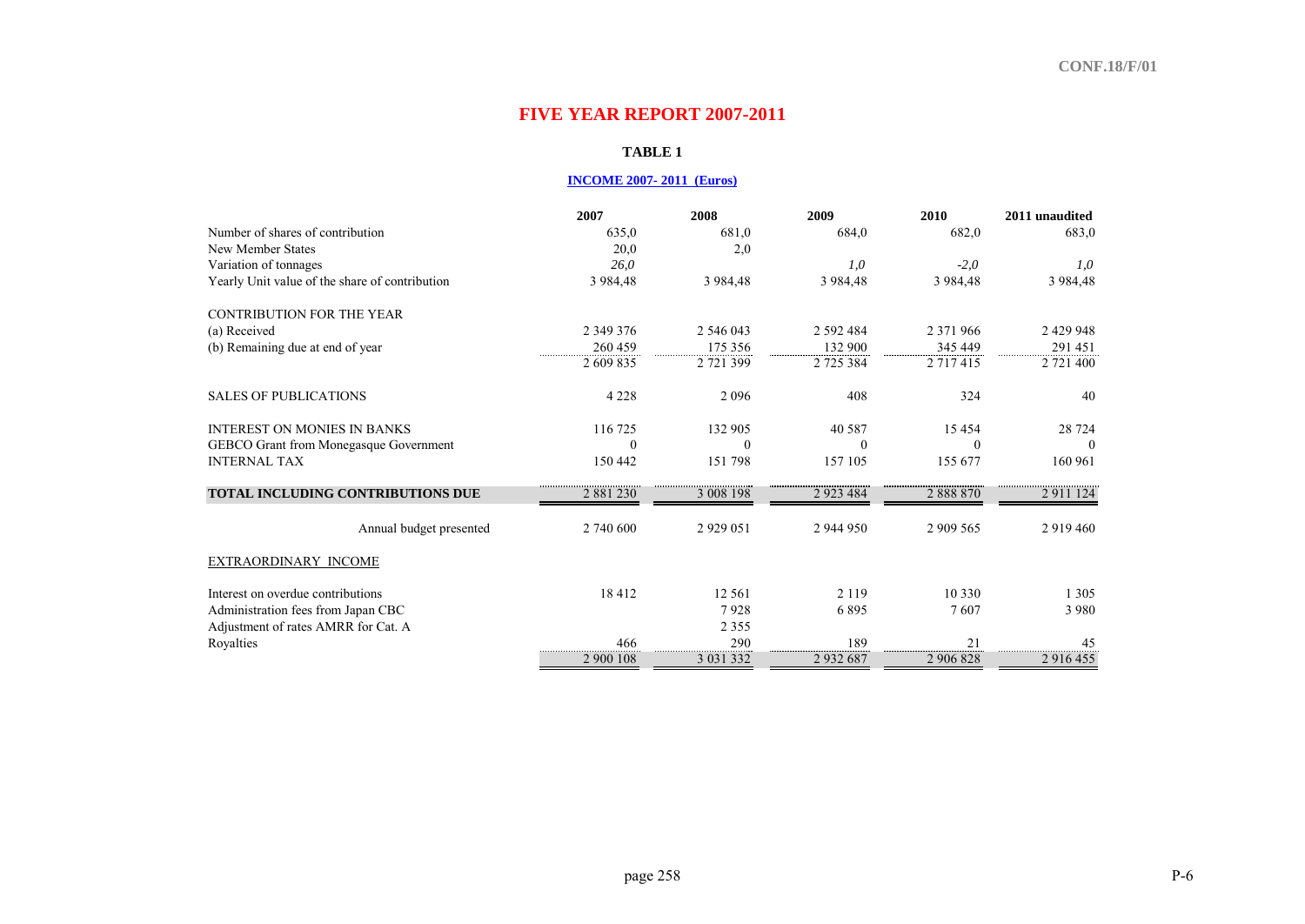|                                     | 2007                                 | 2008         | 2009          | 2010        | 2011 unaudited     |
|-------------------------------------|--------------------------------------|--------------|---------------|-------------|--------------------|
|                                     | <b>TABLE 2</b>                       |              |               |             |                    |
|                                     | <b>EXPENDITURE 2007-2011 (Euros)</b> |              |               |             |                    |
|                                     |                                      |              |               |             |                    |
| <b>I - PERSONNEL COSTS</b>          |                                      |              |               |             |                    |
| a) Salaries - Directing Committee   | 399 676                              | 405 248      | 413 780       | 422 965     | 438 257            |
| b) Salaries - Category A            | 515 361                              | 530 214      | 546 437       | 555 429     | 577334             |
| - Translators                       | 115 874                              | 121 454      | 124 011       | 127882      | 133 044            |
| - Category B & C                    | 392 001                              | 404 871      | 418 842       | 402 013     | 423 701            |
| - Overtime                          | 9 0 0 9                              | 5410         | 2635          | 4889        | 4 7 6 5            |
| c) Annual Bonus                     | 30 562                               | 31 695       | 32 677        | 31 826      | 33 152             |
| e) Payment to Retirement Funds      | 295 038                              | 303 225      | 311931        | 312 924     | 325 606            |
| f) Insurances based on staff wages  | 13 502                               | 14 150       | 14 3 7 3      | 14 058      | 11965              |
| Medical GAN premiums                | 67495                                | 61 715       | 52 381        | 54 195      | 62 711             |
| g) Family Allowances                | 20 12 1                              | 19728        | 8 5 7 3       | 5 2 5 2     | 4861               |
| h) Education Grants                 | 17 746                               | 17938        | 15 865        | 11 762      | 741                |
| i) Medical claims paid              | 64 5 30                              | 56 530       | 89 404        | 97 792      | 121 347            |
| Medical claims - refunds from GAN   | $-19908$                             | $-18108$     | $-34807$      | $-86511$    | $-50342$           |
| Home Rental                         | $\theta$                             | $\mathbf{0}$ | $\theta$      | $\theta$    | $\theta$           |
| i) Home Leave                       | 13 550                               | 7464         | 6954          | 6652        | 8612               |
| 1) Pensions to retired staff        | $\theta$                             | $\theta$     | $\Omega$      | $\theta$    | 0                  |
| m) Miscellaneous Personnel Expenses | 752                                  | 136          | 4687          | 14 977      | 25 185             |
| n) Salaries - Temporary staff       | $\mathbf{0}$                         | $\theta$     | $\theta$      | $\theta$    | 0                  |
| k) Training                         | 4 0 3 6                              | 1 1 3 5      | 185           | 384         | <u>2067 - 2067</u> |
| Total Actual Chapter I              | 939 345                              | <br>1962805  | <br>2 007 928 | <br>1976489 | 2 123 005          |
| Total approved Budget for Chapter I | 1976 000                             | 2 0 38 5 00  | 2 0 8 4 7 9 1 | 2 137 132   | 2 202 5 20         |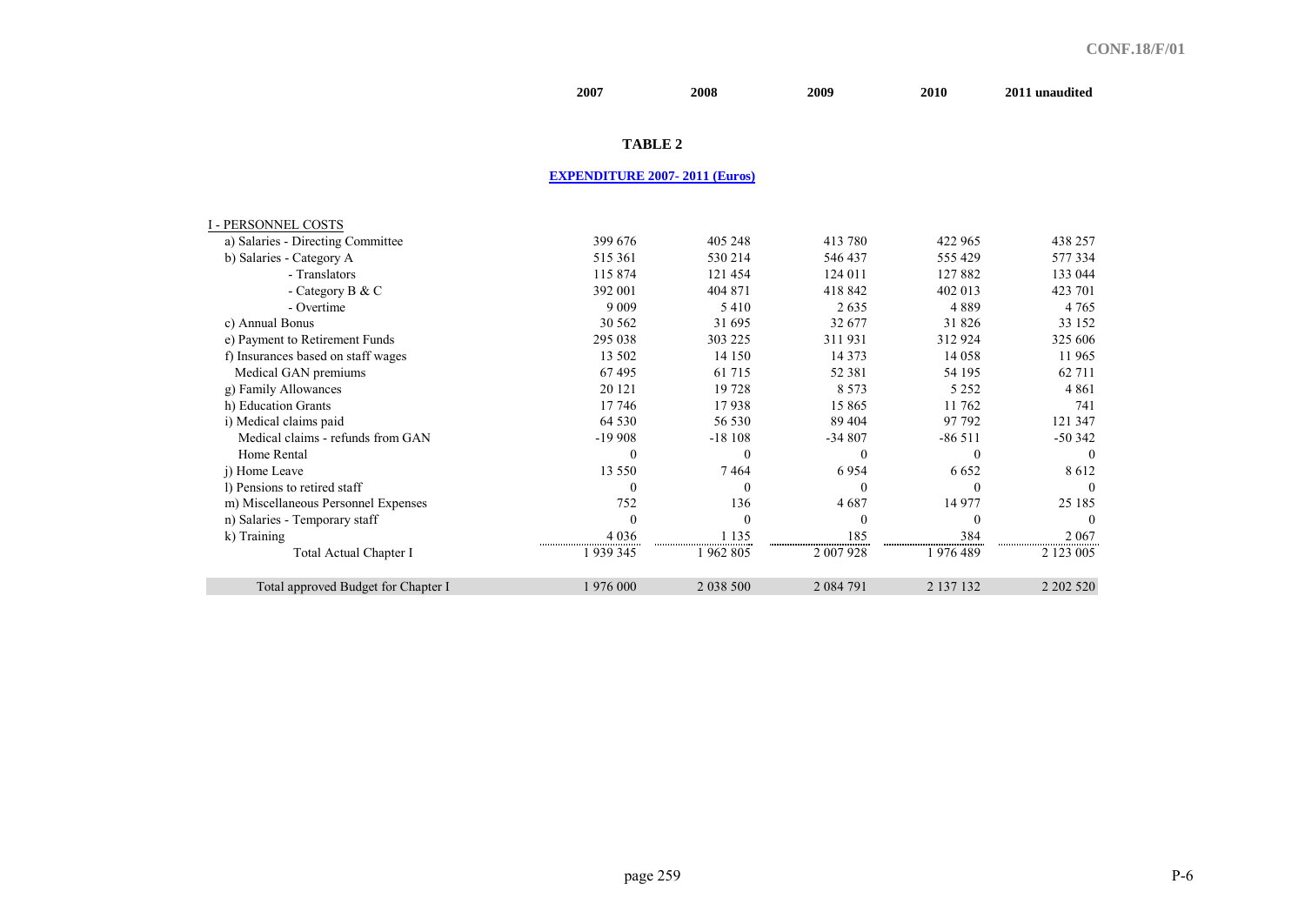|                                                  | 2007          | 2008      | 2009          | 2010      | 2011 unaudited |
|--------------------------------------------------|---------------|-----------|---------------|-----------|----------------|
| <b>II - CURRENT OPERATING COSTS</b>              |               |           |               |           |                |
| a) Maintenance of building                       | 53 046        | 52 236    | 54 972        | 64 064    | 44 098         |
| Multirisk Insurance                              | 1999          | 2 0 6 1   | 2 1 1 5       | 2 3 6 4   | 2494           |
| Maintenance of IT equipements                    | 32 741        | 29 7 26   | 29 053        | 32 398    | 48 401         |
| b) Office Stationery                             | 10 4 35       | 6 6 4 4   | 8735          | 6931      | 8954           |
| c) Postage, telephone, telefax                   | 42 777        | 40 234    | 35 163        | 34 941    | 36 175         |
| d) Local Travel                                  | 3 7 9 7       | 2 2 5 2   | 2 3 3 5       | 2 5 9 3   | 2 7 1 9        |
| e) Bank Charges                                  | 6 2 7 2       | 3883      | 4539          | 5 4 6 9   | 4 4 9 3        |
| f) Consultancy Expenses (other than auditor)     | 16 124        | 6424      | 17 800        | 7 1 0 5   | 7 0 0 0        |
| g) Auditor's fees                                | 3 9 0 0       | 3 9 0 0   | 4 9 0 0       | 4 4 0 0   | 4 4 0 0        |
| h) Public Relations                              | 7487          | 11 806    | 10 776        | 9883      | 14 9 16        |
| i) Miscellaneous Operating Expenses              | 1 0 0 5       | 894       | 596           | 511       | 1 1 1 8        |
| i) Technical Assistance                          | 21 3 5 5      | 33 678    | 32 617        | 34 193    | 44 457         |
| k) Long Distance Travel                          | 180 529       | 190 037   | 180 436       | 231 225   | 189 034        |
| 1) GEBCO & Int. Bathymetric Charts               | 6956          | $\theta$  | $\Omega$      | $\theta$  | $\Omega$       |
| m) I.H. Review                                   | 11 230        | 7 5 6 1   | 11 009        | 10 000    | 10 000         |
| o) Other publications                            | 12 0 59       | 3869      | 1 0 7 5       | 3 4 8 2   | 1 4 4 0        |
| Total Chapter II                                 | 411 712       | 395 205   | 396 121       | 449 559   | 419 699        |
| Total approved Budget for Chapter II             | 586 300       | 515 076   | 524 365       | 533 626   | 532 035        |
| <b>III - CAPITAL EXPENDITURE</b>                 |               |           |               |           |                |
| a) Purchase of IT equipements                    | 5 8 8 0       | 5 1 0 2   | 3 4 2 7       | 13 195    | 14914          |
| Purchase of furniture $\&$ other equipements     | 4 3 6 2       | 4766      | 398           | 10 560    | 6477           |
| Depreciation of fixed assets                     | 26 614        | 23 561    | 17 004        | 8 8 0 1   | 10 3 8 7       |
| b) Purchase Publications & binding               | 391           | 480       | 272           | 844       | 983            |
| <b>Total Chapter III</b>                         | 37 247        | 33 909    | 21 101        | 33 400    | 32 761         |
| Total approved Budget for Chapter III            | 74 200        | 74 200    | 69 224        | 69 248    | 67 273         |
| <b>Total Operating Costs</b>                     | 2 3 8 8 3 0 4 | 2 391 919 | 2 4 2 5 1 5 0 | 2 459 448 | 2 575 464      |
| <b>Total approved Budget for Operating Costs</b> | 2 636 500     | 2 627 776 | 2678380       | 2 740 006 | 2 801 828      |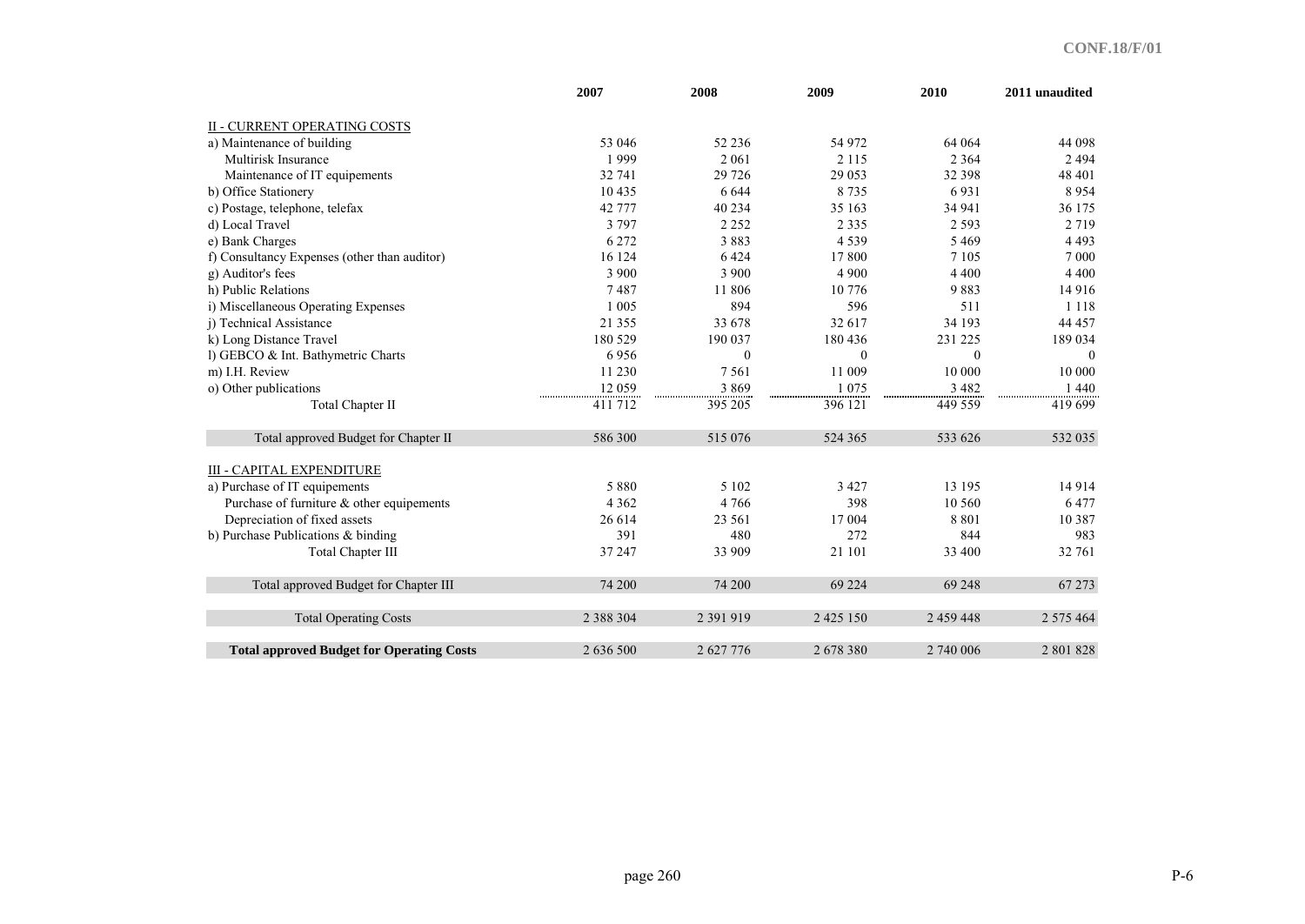|                                       | 2007      | 2008          | 2009          | 2010          | 2011 unaudited |
|---------------------------------------|-----------|---------------|---------------|---------------|----------------|
|                                       |           |               |               |               |                |
| $IV - GEBCO$                          |           |               | 7900          | 8 0 0 0       | 8 1 0 0        |
| IV - PRINTING FUND ALLOCATION         | 6 100     |               | $\theta$      | $\Omega$      | $\theta$       |
| V - RENOVATION FUND ALLOCATION        | 6 500     | 3 0 0 0       | 3 0 0 0       | 3 0 0 0       | 3 0 0 0        |
| VI - LH. CONFERENCE FUND              | $\Omega$  | 55 000        | 40 000        | 40 000        | 30 000         |
| VII - REMOVAL OF DIRECTORS ALLOCATION | 27 500    | 26 000        | 20 000        | 20 000        | 20 000         |
| VIII - CAPACITY BUILDING ALLOCATION   | 64 000    | 70 000        | 70 000        | 65 000        | 55 000         |
|                                       | 2 492 404 | 2 5 4 5 9 1 9 | 2 566 050     | 2 5 9 5 4 4 8 | 2 691 564      |
| Total approved Budget per year        | 2 740 600 | 2 789 576     | 2 8 1 9 2 8 0 | 2 876 006     | 2 9 17 9 28    |
| <b>EXTRA EXPENDITURES AND LOSSES</b>  |           |               |               |               |                |
| Death Mr Semlali                      |           |               |               | 2872          |                |
| <b>GRAND TOTAL</b>                    | 2 492 404 | 2 545 919     | 2 566 050     | 2 598 320     | 2 691 564      |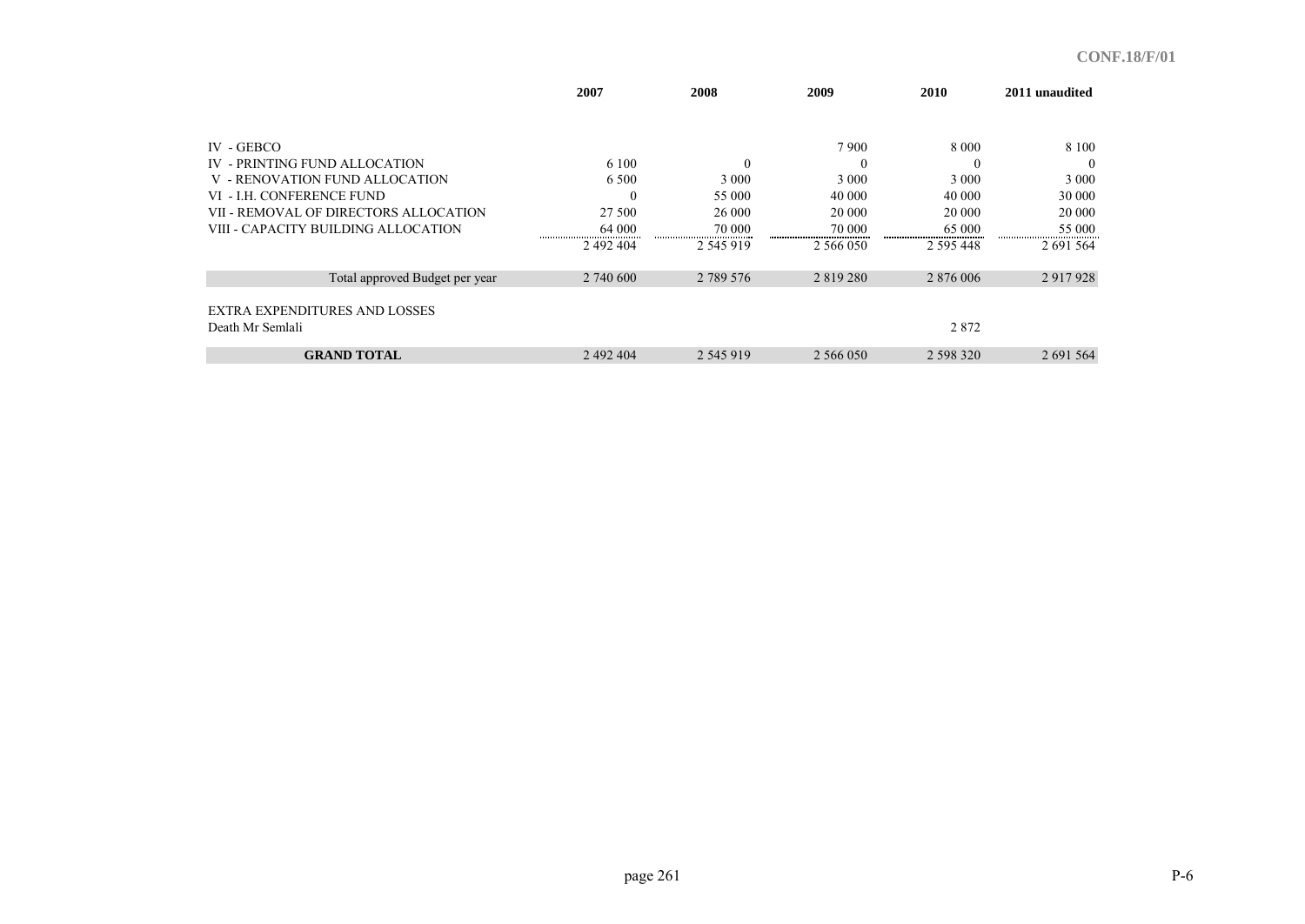|                                                 | 2007                                           | 2008          | 2009        | <b>2010</b> | 2011 unaudited |
|-------------------------------------------------|------------------------------------------------|---------------|-------------|-------------|----------------|
|                                                 | <b>TABLE 3</b>                                 |               |             |             |                |
|                                                 |                                                |               |             |             |                |
|                                                 | <b>NET EFFECT ON CAPITAL 2007-2011 (Euros)</b> |               |             |             |                |
| Approved Expenditure Level                      | 2 740 600                                      | 2 781 776     | 2819280     | 2 876 006   | 2917927        |
| <b>TOTAL EXPENDITURE</b>                        | $-2492404$                                     | $-2545919$    | $-2566050$  | -2 598 320  | $-2691564$     |
| <b>TOTAL INCOME</b>                             | 2 900 108                                      | 3 0 3 1 3 3 2 | 2932687     | 2 906 828   | 2 916 455      |
| Surplus on yearly Budget                        | 407 704                                        | 485 413       | 366 637     | 308 508     | 224 890        |
| Currencies                                      |                                                |               |             |             |                |
| Net Gains on Change Operations                  | 3 2 5 2                                        | 46 890        | 1 0 2 7     | 8 3 5 8     | 326            |
| Net Losses on Change Operations                 | $-4168$                                        | $-11223$      | $-2751$     | $-834$      | $-14$          |
| Net Gains on Valuation of Holdings              | $\theta$                                       | 3 9 4 0       | 771         | 3 6 0 5     | 9854           |
| Net Losses on Valuation of Holdings             | $-28327$                                       | $-2674$       | $-2325$     | $\theta$    |                |
| NET RESULT (Income/Expenditure/Currencies)      | 378 461                                        | 522 346       | 363 359     | 319 637     | 235 056        |
| OTHER OPERATIONS                                |                                                |               |             |             |                |
| Provision for Staff Retirement Rights           |                                                | $-28772$      | $-97400$    | 59 101      | $-53651$       |
| Transfer at destination of CBF                  |                                                |               | $-78000$    | $-70000$    |                |
| Transfer to Conference Fund                     |                                                | $-100000$     | $-100000$   |             | $-50000$       |
| Transfer to Relocation of Directors and PA fund |                                                | $-17000$      | $-64000$    | $-150000$   | $-50000$       |
| Transfer to Renovation fund                     |                                                | $-16459$      | $-40000$    |             |                |
| NET BALANCE (Total income less expenditure)     | 378 461                                        | 360 115       | $-16041$    | 158 738     | 81 405         |
| WORKING CAPITAL AT YEAR'S END                   | 2 156 708                                      | 2 5 1 2 6 0 6 | 2 491 430   | 2 645 016   | 2 727 840      |
| <b>EMERGENCY RESERVE FUND</b>                   | 218 981                                        | 223 198       | 228 334     | 233 486     | 232 067        |
| <b>TOTAL FUNDING AT YEAR'S END</b>              | 2 3 7 5 6 8 9                                  | 2 735 804     | 2 7 19 7 63 | 2 878 501   | 2959907        |
| Financial support to IRF                        | $\mathbf{0}$                                   | 165 000       | 40 000      | 50 000      | 20 000         |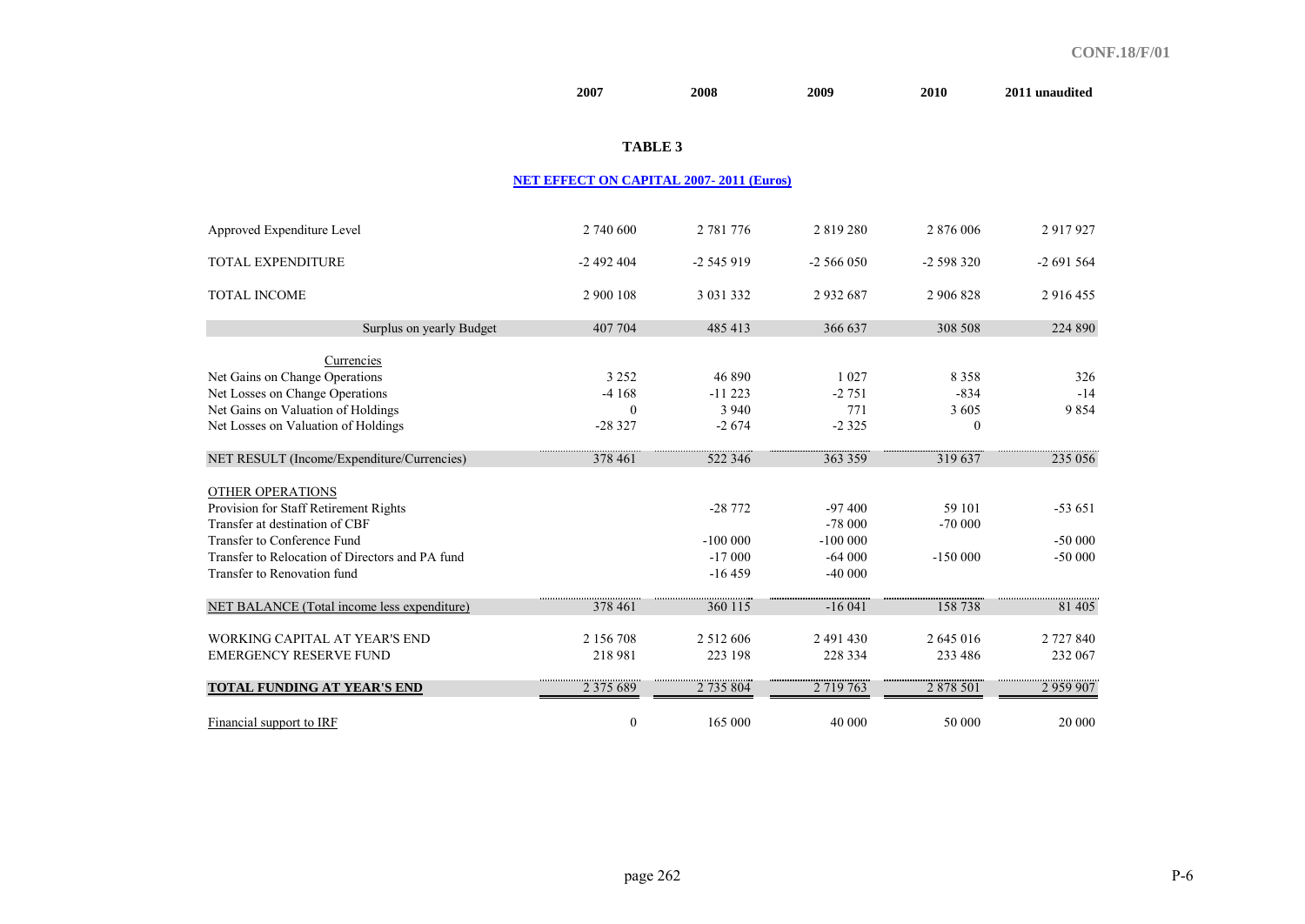#### **2007 2008 2009 2010 2011 unaudited**

## **TABLE 4**

#### **COMPARISON OF BALANCE SHEETS (as of 31st December 2007 - 2011)**

|                                                     | I - ASSETS (Euros) |             |               |               |               |
|-----------------------------------------------------|--------------------|-------------|---------------|---------------|---------------|
|                                                     | 2007               | 2008        | 2009          | 2010          | 2011          |
| CASH INVESTED FOR RETIREMENT FUND                   |                    |             |               |               |               |
| - Retirement Cash invested (IRF)                    | 2918753            | 3 081 676   | 3 021 693     | 2 9 3 2 8 4 4 | 3 015 246     |
| - Long term guaranty from IHB funds                 | 165 699            | 37 752      | 114 843       | 27 102        | 97927         |
| - Retirement Cash invested (External Pension Plans) | 279 015            | 321 568     | 476 695       | 420 491       | 564 909       |
| - Forth quarter to be paid to external plan         | 26 911             |             |               |               |               |
|                                                     | 3 390 379          | 3 440 996   | 3 613 231     | 3 3 8 0 4 3 7 | 3 678 083     |
| <b>VARIOUS DEBTORS</b>                              |                    |             |               |               |               |
| - Purchase made in advance                          | 12 5 3 1           | 6 2 3 0     | 9 0 9 7       | 803           | 1994          |
| - Outstanding bills                                 | 7696               | 6 5 4 4     | 5 6 2 4       | 25 8 11       | 26 091        |
| - Advance to staff                                  | 26 555             | 12 688      | 12833         | 975           | 3 6 8 0       |
| - Advance to personnalized pension plan             | 90 000             |             |               |               |               |
| - Interest to be received                           | 17 746             | 25 5 49     | 2834          | 5 7 7 2       | 2951          |
| - Claim for refunding of VAT                        | 60 896             | 32 823      | 48 8 6 6      | 38 591        | 44 3 3 9      |
|                                                     | 215 423            | 83 835      | 79 255        | 71952         | 79 055        |
| <b>OUTSTANDING CONTRIBUTIONS</b>                    |                    |             |               |               |               |
| - Contributions for the year                        | 260 459            | 175 356     | 132 900       | 345 449       | 291 451       |
| - Contributions for previous years                  | 126 634            | 84 604      | 25 3 7 4      | 87 592        | 22 8 30       |
| - Contributions for suspended Member States         | 15 245             | 15 245      | 15 2 45       | 15 245        | 15 245        |
| - Interest due                                      | 15 103<br>         | 12 128      | 4 607         | 14 9 37       | 2958          |
|                                                     | 417440             | 287 333     | 178 126       | 463 223       | 332 484       |
| FURNITURES AND INSTRUMENTS                          |                    |             |               |               |               |
| Value of purchases                                  | 321 945            | 189 750     | 187926        | 207 122       | 213 140       |
| Depreciation                                        | $-283858$          | $-169477$   | $-174360$     | $-183161$     | $-193547$     |
| <b>LIBRARY</b>                                      | 36 664             | 36 664      | 36 664        | 36 664        | 36 664        |
|                                                     | 74 751             | 56 937      | 50 230        | 60 626        | 56 257        |
| CASH IN BANK AND ON HAND                            |                    |             |               |               |               |
| - Bank current accounts                             | 156 280            | 358 404     | 536 509       | 473 445       | 297 980       |
| - Bank deposit accounts                             | 3 206 032          | 3 837 869   | 4 115 432     | 4 090 220     | 4 4 6 4 2 8 1 |
| - Petty cash                                        | 4659               | 4 0 7 1     | 9417          | 7079          | 3 4 5 5       |
|                                                     | 3 366 972          | 4 200 344   | 4 6 6 1 3 5 8 | 4 570 743     | 4 7 6 5 7 1 7 |
| <b>ASSETS GRAND TOTAL</b>                           | 7 4 6 4 9 6 5      | 8 0 69 4 44 | 8 5 8 2 1 9 9 | 8 546 980     | 8 9 11 5 9 5  |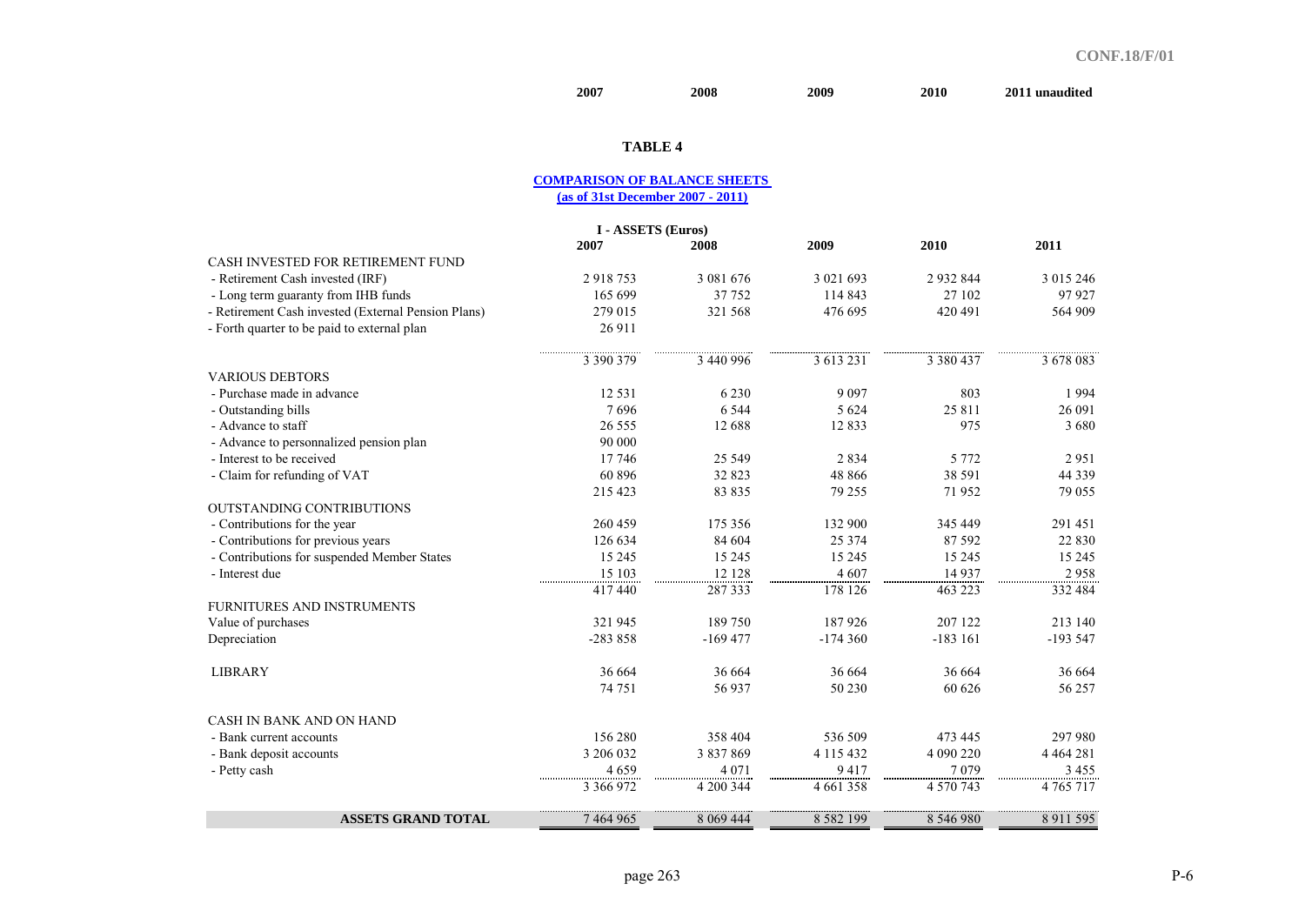| 2007 | 2008 | 2009 | <b>2010</b> | 2011 unaudited |
|------|------|------|-------------|----------------|
|------|------|------|-------------|----------------|

## **II - LIABILITIES (Euros)**

| 1 275 753    |                                |                        |                           | 987897        |
|--------------|--------------------------------|------------------------|---------------------------|---------------|
|              | 1 837 472                      |                        | 1 875 771                 | 1 929 422     |
|              |                                | 3 136 536              | 2 9 5 9 9 4 6             | 2917319       |
| 215 926      | 321 568                        | 476 695                | 452 113                   | 604 409       |
| 90 000       |                                |                        |                           |               |
|              |                                |                        |                           |               |
| 165 699      | 37 752                         | 114 843                | 27 102                    | 97927         |
|              | 34 116                         | 35 169                 |                           | 29 309        |
| 16 983       | 16 983                         | 16 983                 | 16 983                    | 16983         |
| 26 911       | 28 3 16                        |                        | $\mathbf{0}$              | $\Omega$      |
| 41 342       | 40 369                         | 43 4 33                | 42 787                    | 45 880        |
| 48 50 6      | 63 574                         | 76 256                 | 73 294                    | 76 595        |
| $\mathbf{0}$ | $\theta$                       | $\theta$               | $\boldsymbol{0}$          | 3683          |
| $\theta$     | 10 578                         |                        | $\theta$                  | 19510         |
| 1805         | 1805                           | 1805                   | 1897                      | 1726          |
|              |                                |                        |                           |               |
| 131 386      | 277 726                        | 333 811                | 373 811                   | 448 042       |
| 76 230       | 119 230                        | 203 230                | 373 230                   | 404 922       |
| 7033         | 11 712                         | 11 712                 | 17027                     | 14 842        |
| 12 4 9 8     | 16 370                         | 28 8 8 2               | 41 244                    | 48 457        |
| 246 714      | 309 478                        | 368 609                | 393 730                   | 398 658       |
| 73 793       | 73 793                         | 73 793                 | 73 793                    | 73 793        |
| 24 007       | 43 466                         | 86 4 66                | 89 4 66                   | 92 466        |
| 49 236       | 40 919                         | 39 679                 | 38 619                    | 48 3 19       |
|              |                                |                        |                           |               |
| 776 752      | 766 456                        | 814 533                | 693 436                   | 607 226       |
| 2 004 822    | 2 2 1 4 2 1 3                  | 2725899                | 2 708 531                 | 3 032 748     |
|              | $1\ 808\ 700$<br>3 0 8 4 4 5 3 | 1 281 956<br>3 119 428 | 1 201 664<br>1934872<br>. | 1 0 8 4 1 7 5 |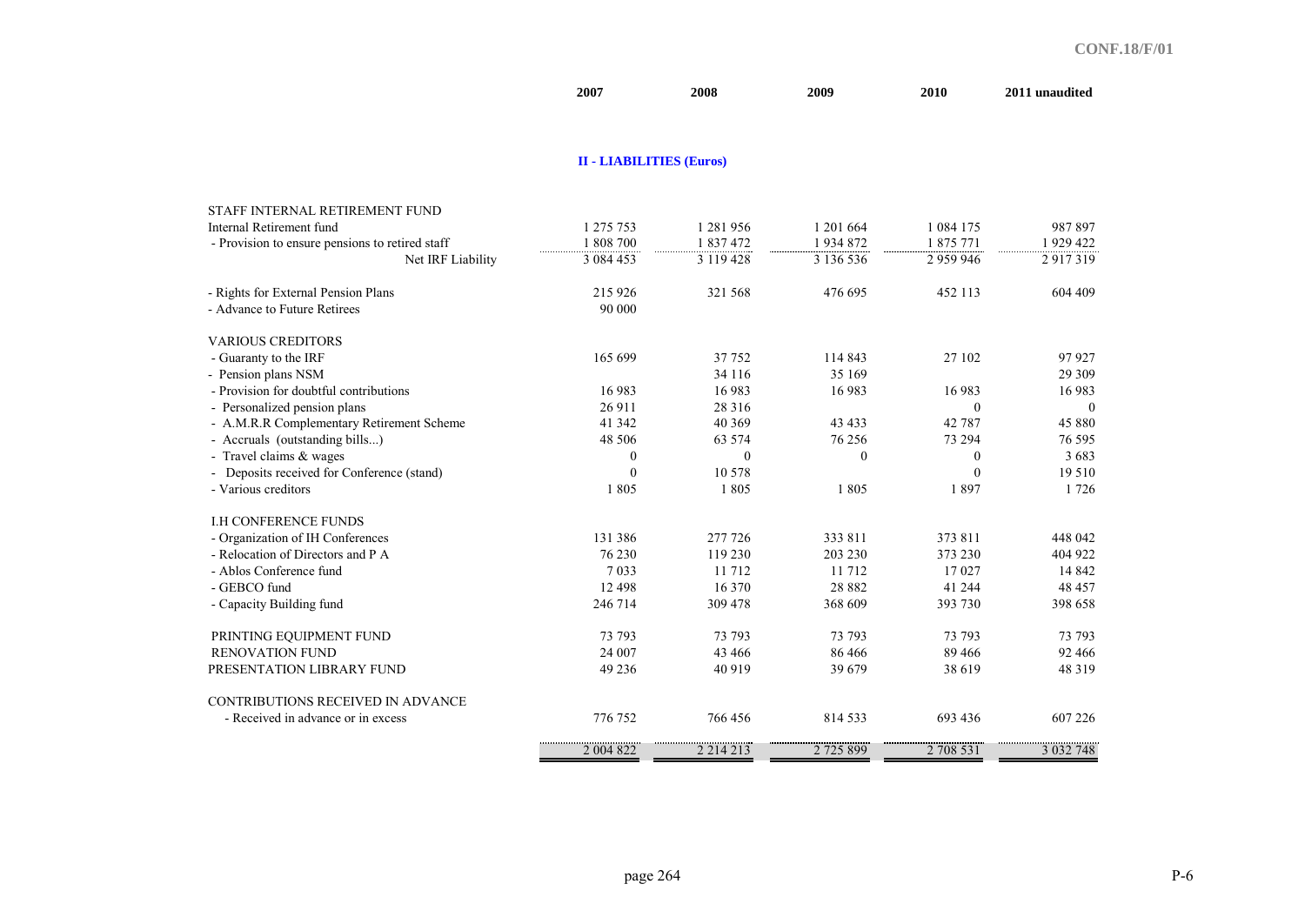|                                                        | 2007                                   | 2008          | 2009             | 2010             | 2011 unaudited |
|--------------------------------------------------------|----------------------------------------|---------------|------------------|------------------|----------------|
|                                                        | <b>II - LIABILITIES (Continuation)</b> |               |                  |                  |                |
| <b>CAPITAL</b>                                         |                                        |               |                  |                  |                |
| Emergency Reserve Fund                                 | 218 981                                | 223 198       | 228 334          | 233 486          | 232 067        |
| Reserves for reevaluation                              |                                        |               |                  |                  |                |
| - Financial holdings                                   | $\mathbf{0}$                           |               | $\boldsymbol{0}$ | $\boldsymbol{0}$ | $\mathbf{0}$   |
| - Physical assets                                      | 46 092                                 | 46 092        | $\Omega$         | $\theta$         |                |
| Provisions for risks (IRF & suspended MS)              | $-1825683$                             | $-1854455$    | $-1951855$       | $-1892754$       | $-1946405$     |
| Net yearly result                                      | 378 458                                | 522 345       | 363 361          | 319 637          | 236 677        |
| Net Members States funds                               | 3 557 841                              | 3 798 623     | 4 079 924        | 4 2 1 8 1 3 3    | 4 4 3 9 1 8 9  |
| Permanent funding                                      | 2 3 7 5 6 8 9                          | 2 735 804     | 2 719 764        | 2 878 503        | 2 961 528      |
|                                                        |                                        |               |                  |                  |                |
| <b>LIABILITIES GRAND TOTAL</b>                         | 7 464 964                              | 8 0 69 4 44   | 8 5 8 2 1 9 9    | 8 546 980        | 8 9 11 5 9 5   |
| Cash reserve to continue operations (Fin. Regs Art 18) |                                        |               |                  |                  |                |
| <b>IHB</b> Cash balances less                          | 3 3 6 9 9 7 2                          | 4 200 344     | 4 6 6 1 3 5 8    | 4 570 743        | 4 7 6 5 7 1 7  |
| Advance contributions for next year                    | -776 752                               | $-766456$     | $-814533$        | $-693436$        | $-607226$      |
| Emergency reserve fund                                 | $-218981$                              | $-223198$     | $-228334$        | $-233486$        | $-232067$      |
| Special purpose reserves and funds                     | $-620898$                              | $-892695$     | $-1$ 146 182     | $-1400920$       | $-1529499$     |
| Guaranty to the IRF                                    | $-165699$                              | $-37752$      | $-114843$        | $-27102$         | $-97927$       |
| <b>Operating Cash Reserve</b>                          | 1584641                                | 2 2 8 0 2 4 3 | 2 3 5 7 4 6 6    | 2 2 1 5 7 9 9    | 2 2 9 9 9 7    |
| <b>Total Actual Operation costs</b>                    | 2 3 8 8 3 0 4                          | 2 391 919     | 2 4 2 5 1 5 0    | 2 459 448        | 2 575 464      |
| Total Budget for future operations                     | 2 627 776                              | 2678380       | 2 740 006        | 2801828          | 2 784 806      |
| Number of weeks of operations                          | 34,5                                   | 49,6          | 50,5             | 46,8             | 46             |
| Minimal Requirements (3 months - 13 weeks)             | 656 944                                | 669 595       | 685 002          | 700 457          | 696 202        |